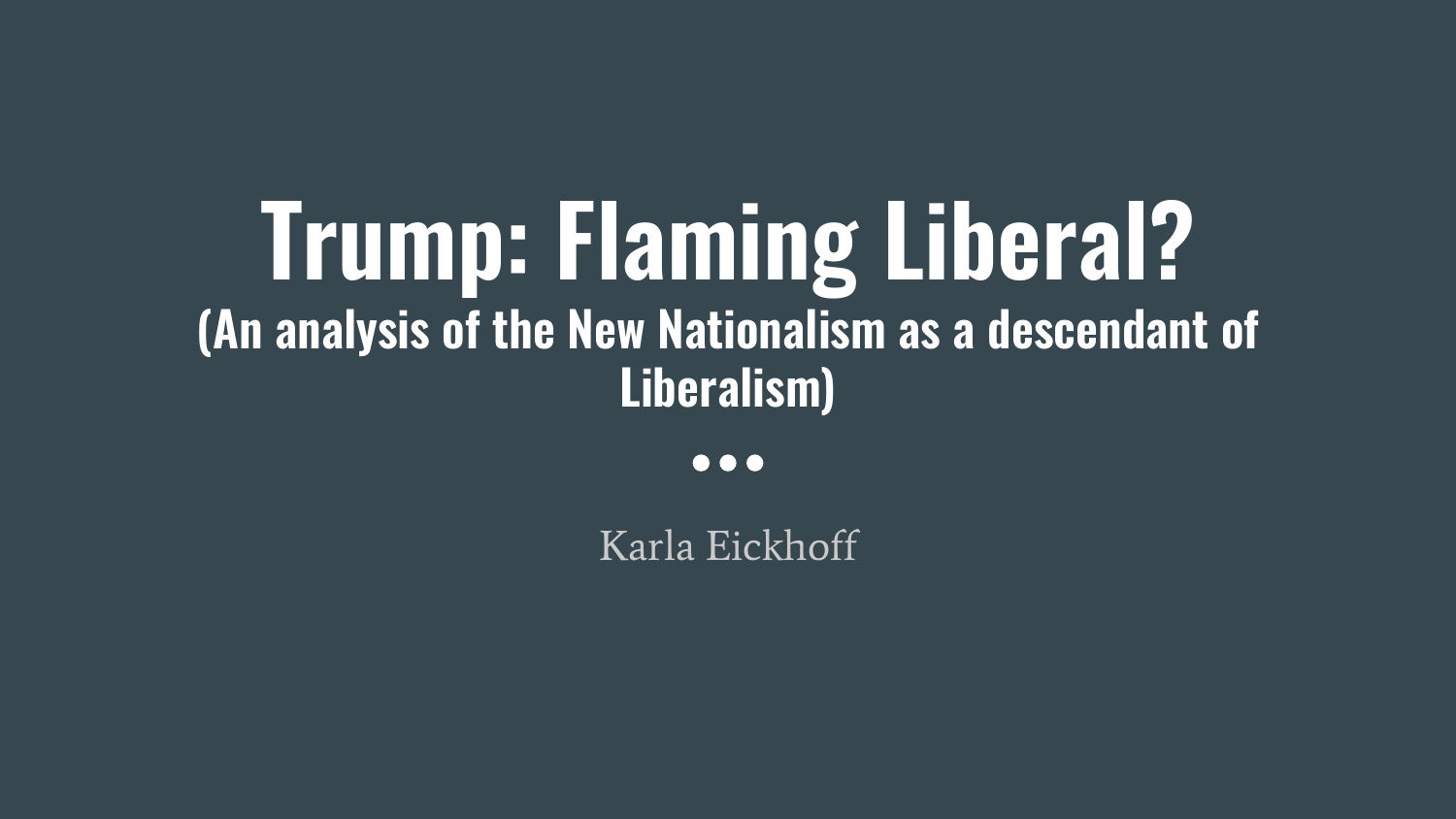## What is ideology?

Ideology = Beliefs + Thinking Patterns/Heuristics

Normative Beliefs + Descriptive Beliefs

Can be more than just what you identify with, especially given modern tendency to overestimate one's centrism/non-bias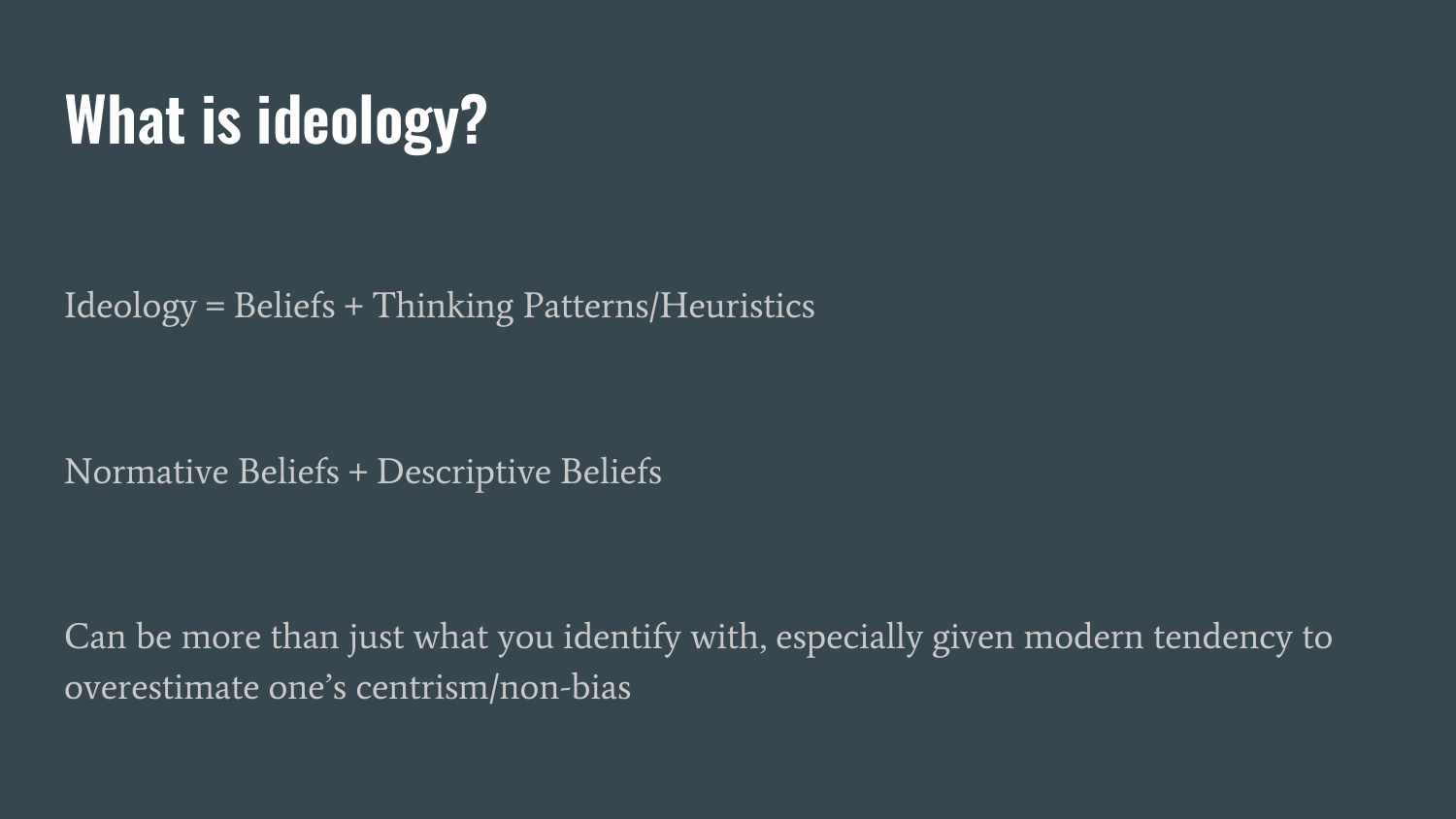# Typology (and why I'm NOT using it)

#### -Unidirectional left-to-right is just a theory -- and not a useful one

-One alternative: Political Compass



(Exemplifies the flawedness of typology, but still too reductive for my purposes)

-The self-identification problem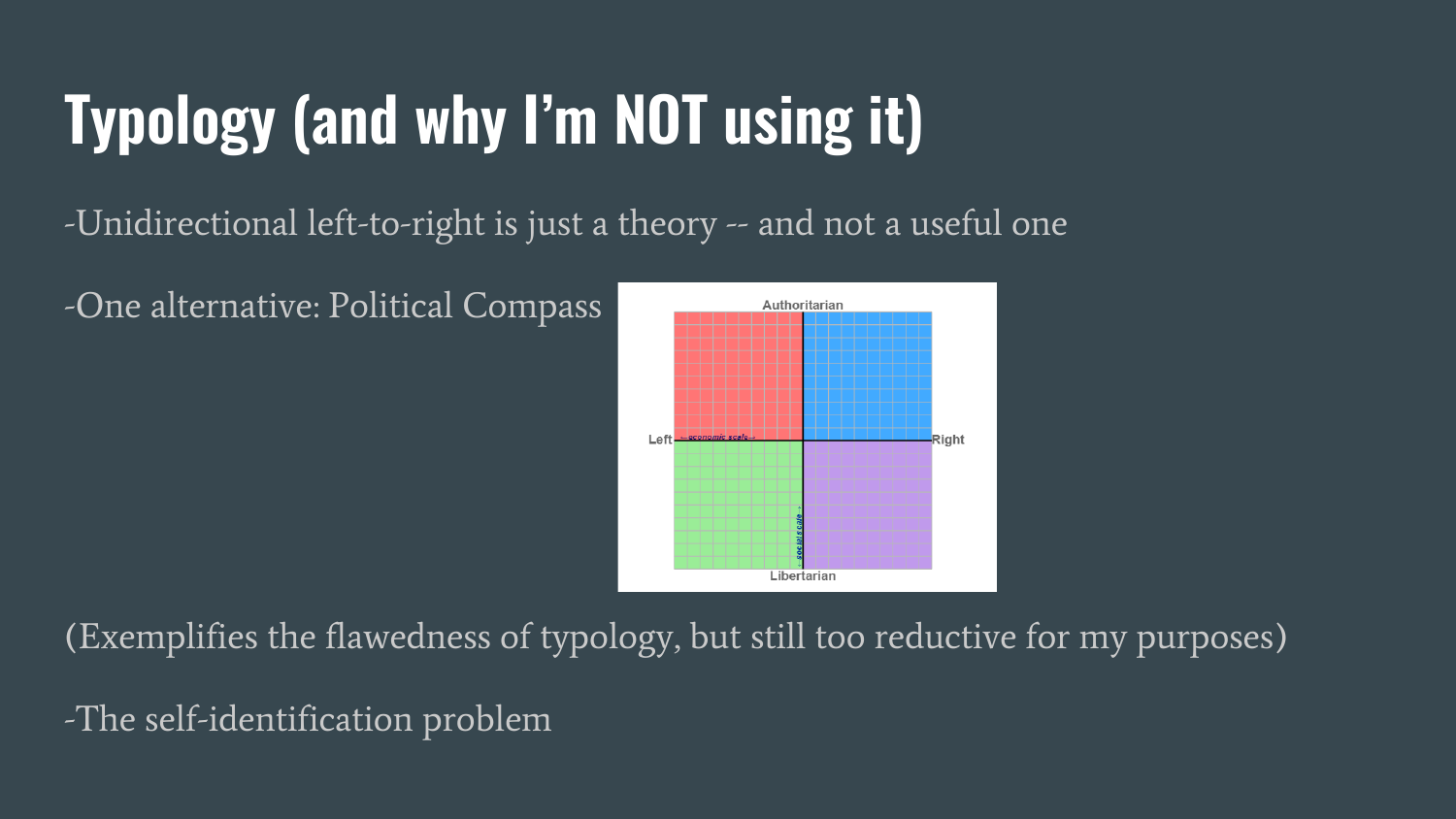#### Liberalism and its History

Definition (debatable, but we have to use one):

Liberty & Equality are to be maximized, as achieved by fair, neutral institutions.

-Built into US ideals (FREEDOM!!!), Alliances with Leftism & Rightism

-Neoliberalism

-New Nationalism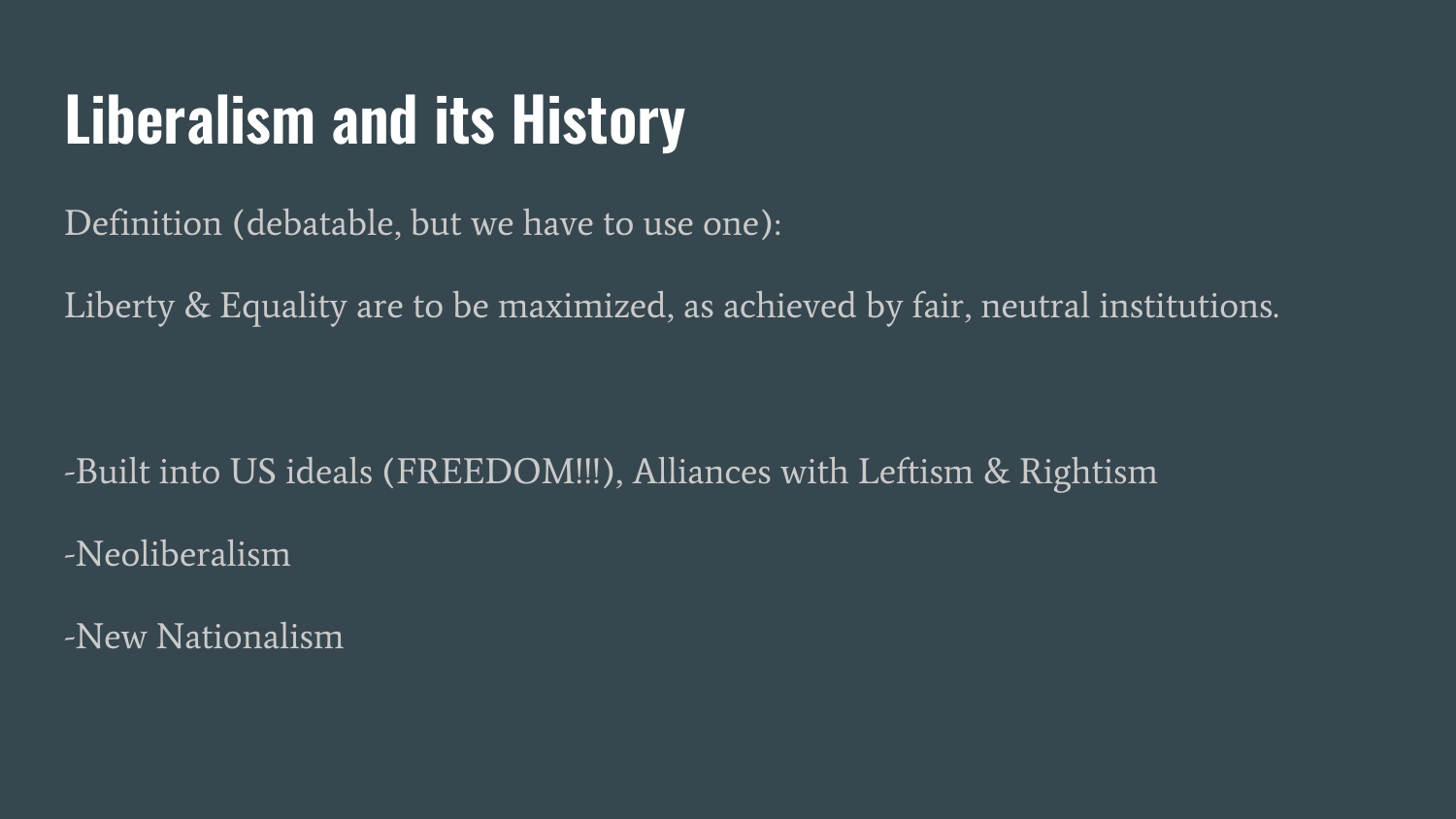#### How Ideals Get Twisted

Liberalism

Capitalism & Political-Economic Distancing

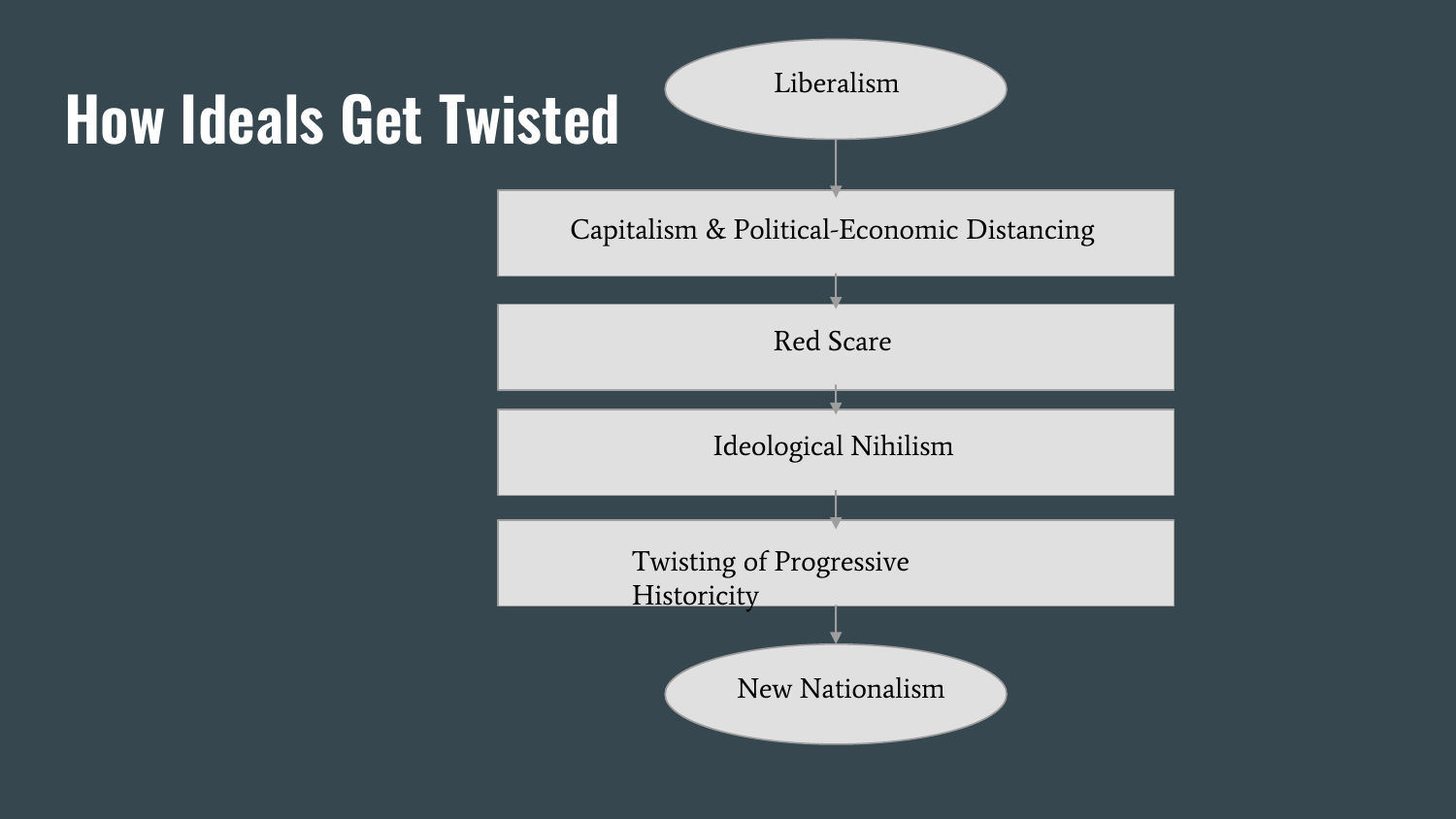### Four Exemplary Thinkers, Four Telling Tenets

John Locke: Founder of Liberalism



F. A. Hayek: Founder of Neoliberalism



Ronald Reagan: Neoliberal Policymaker



Donald Trump: Magnate of 'Liberal' Plutocracy



- 1. Valorization of Freedom: Do they think that liberty is the most important societal value?
- 2. Territorialism of Progress: Do they think their thinking is the only way to move society forward?
- 3. Distrust of Institutional Thought: Do they think that institutions and collectivized thinking are dangerous or malicious?
- 4. Economism: Do they identify the free market as a liberative alternative to formal institutions?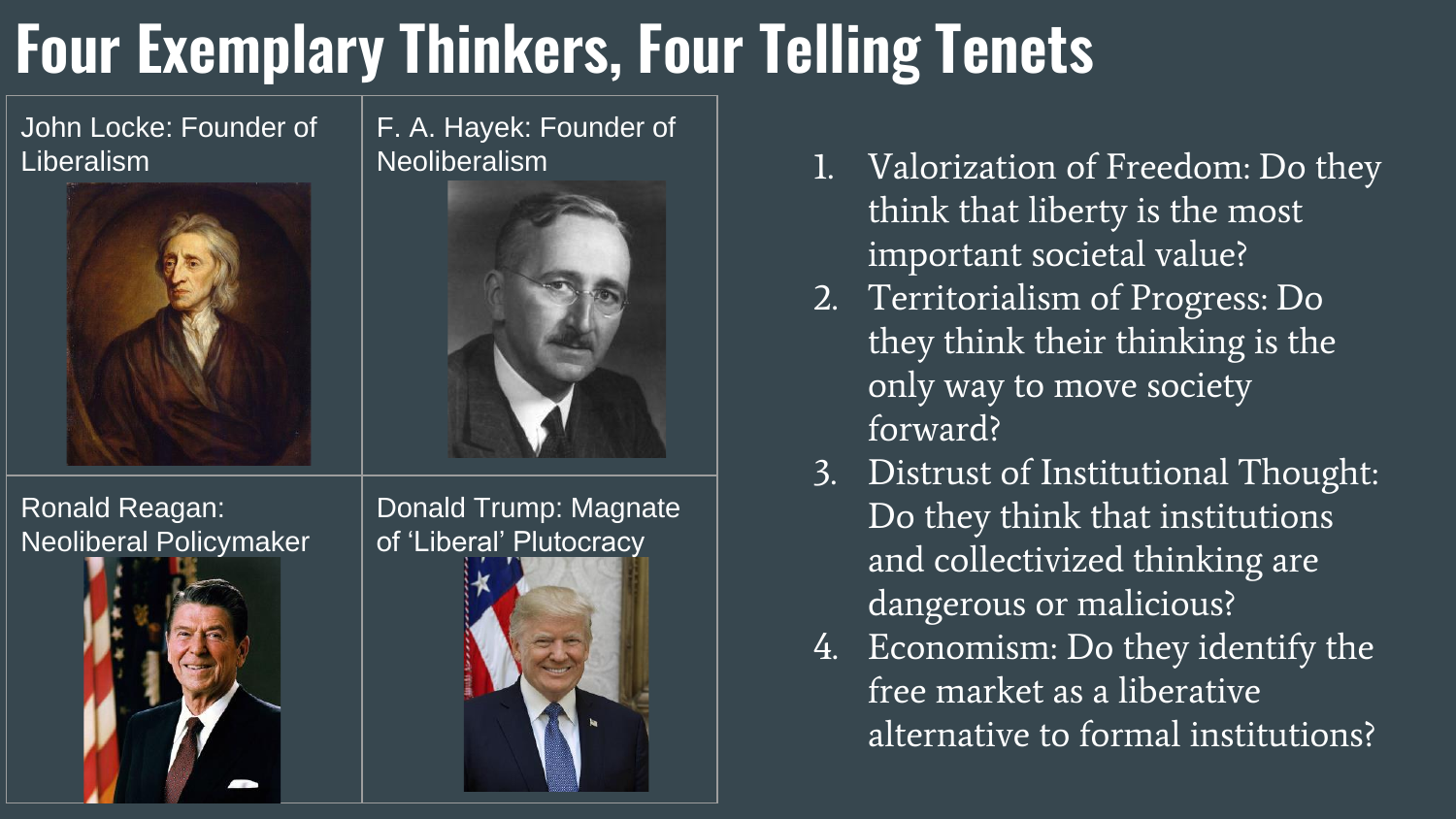#### Tenet 1: Valorization of Freedom

| Locke:<br>-"State of Nature" (absence of political<br>power) as utopia<br>-Law still exists, but is Natural Law,<br>upon which any person can judge | Hayek:<br>-Taken as a given, most ideas boil<br>down to preserving freedom<br>-Economic freedom as more<br>authentic/permanent than political<br>freedom |
|-----------------------------------------------------------------------------------------------------------------------------------------------------|----------------------------------------------------------------------------------------------------------------------------------------------------------|
| Reagan:<br>-Government as anti-freedom, major<br>spending cuts: education, arts, etc.                                                               | Trump:<br>-To supporters, represents<br>reclamation of freedom<br>-Freedom of businesses equivalent to<br>freedom of individuals                         |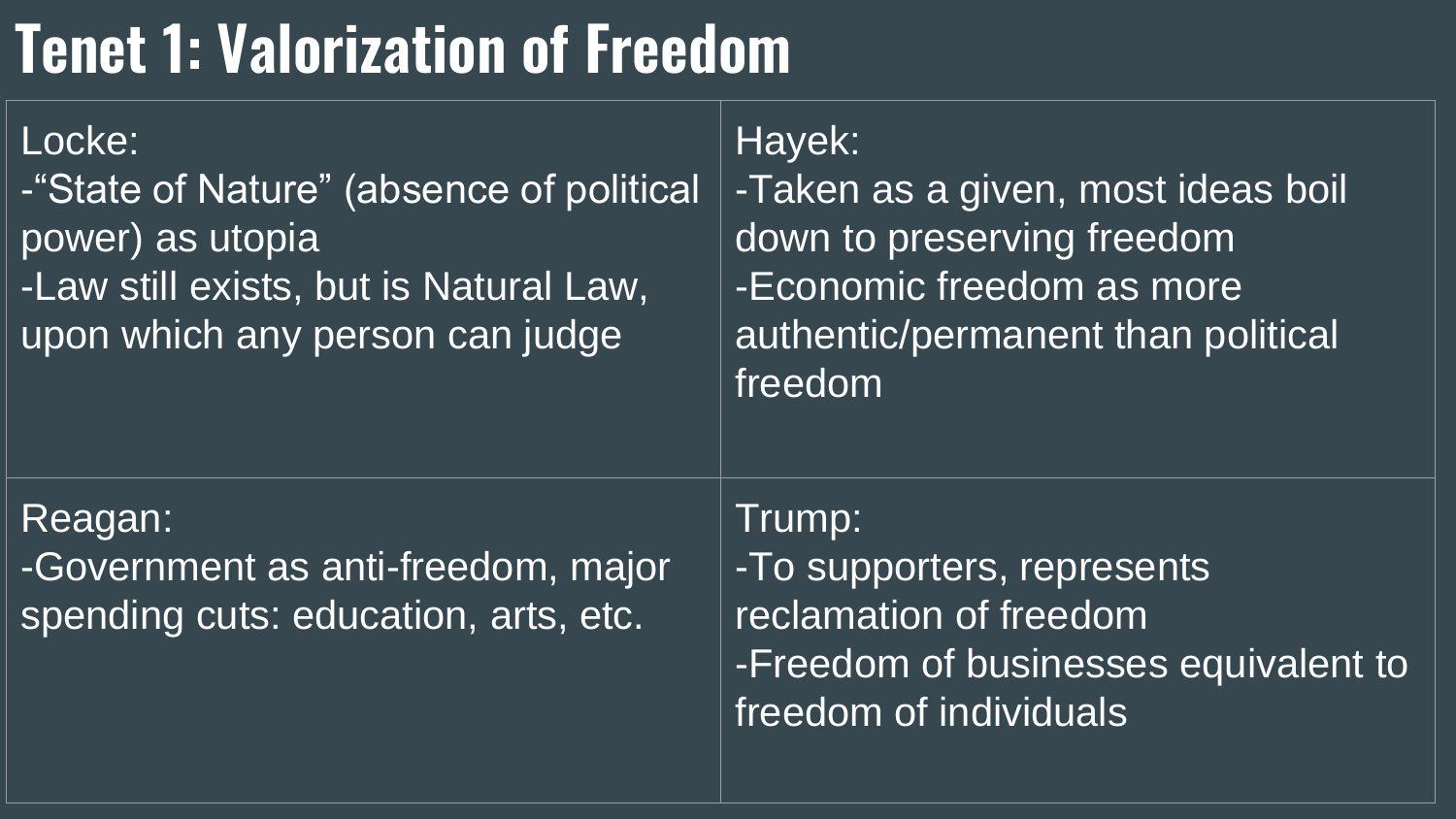#### Tenet 2: Territorialism of Progression

| Locke:<br>-Mostly unclear (Liberalism was new)<br>-Contrast with Patriarchal Monarchism<br>in First Treatise<br>-Progress is backwards--pre-<br>government is natural state | Hayek:<br>-Every single aspect of Communism<br>is antithetical to freedom & progress<br>-Opposed conservatism: "free market<br>wants to go somewhere." |
|-----------------------------------------------------------------------------------------------------------------------------------------------------------------------------|--------------------------------------------------------------------------------------------------------------------------------------------------------|
| Reagan:<br>-Revived & Crystallized American<br>Exceptionalism                                                                                                               | Trump:<br>-Fiercely American Exceptionalist<br>-Claims ideological ancestors /w<br>convenience                                                         |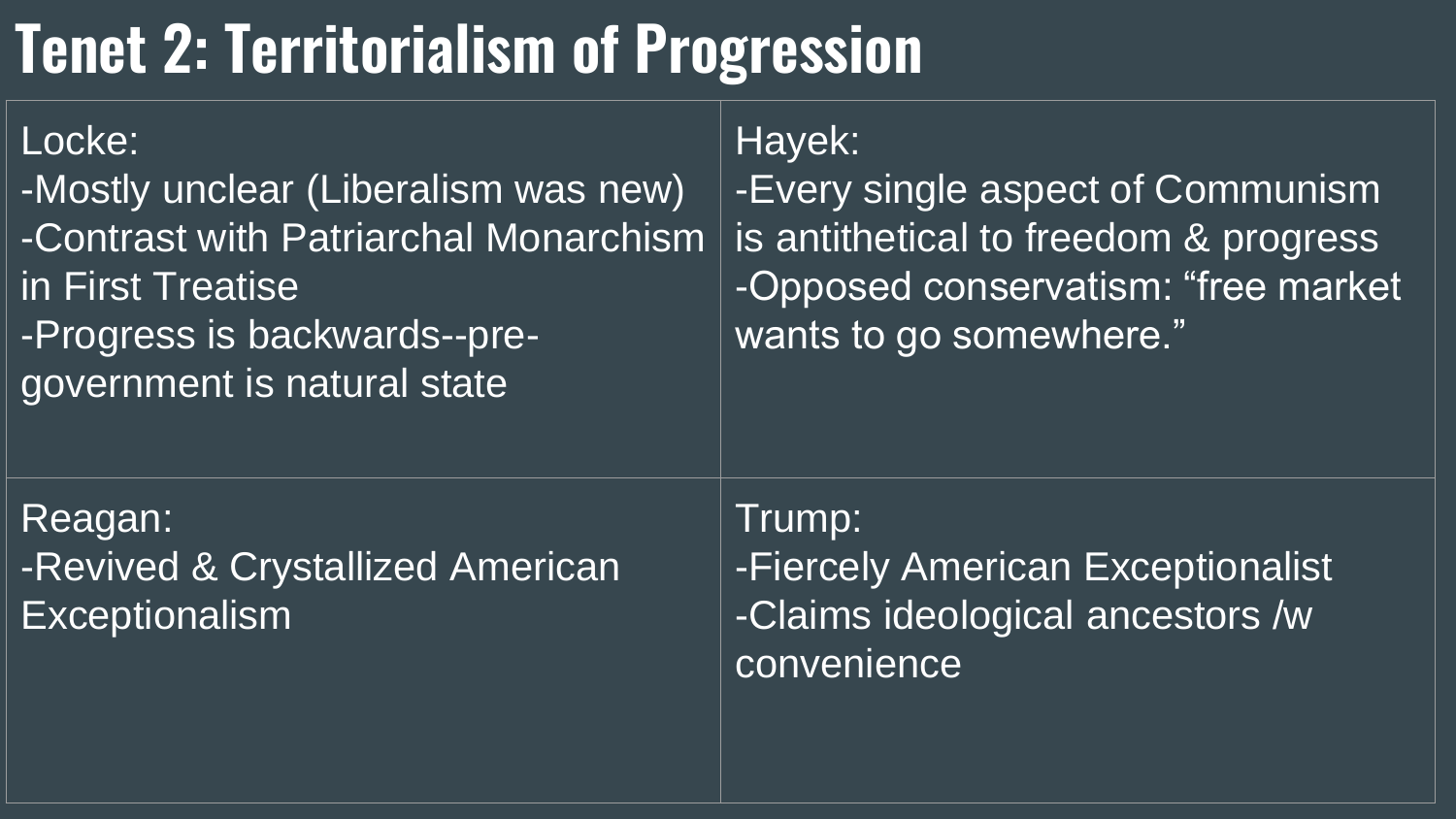### Tenet 3: Distrust of Institutional Thought

Locke: - "State of Nature" utopia is absence of institutions. -When Natural Law is evident, institutions are not required to judge

Hayek: -Rejected "social justice" -Claimed "invisible hand" was more effective than rational design -Criticized "scientism"

#### Reagan:

upon it

-Partially unclear, commented little on academia/scholarship (tellingly?) -Saw his views as independent of ideology: "I didn't leave the Democrats, they left me"

-Fierce distrust of academica, scientific authorities, most media -Does not categorize his ideology

Trump: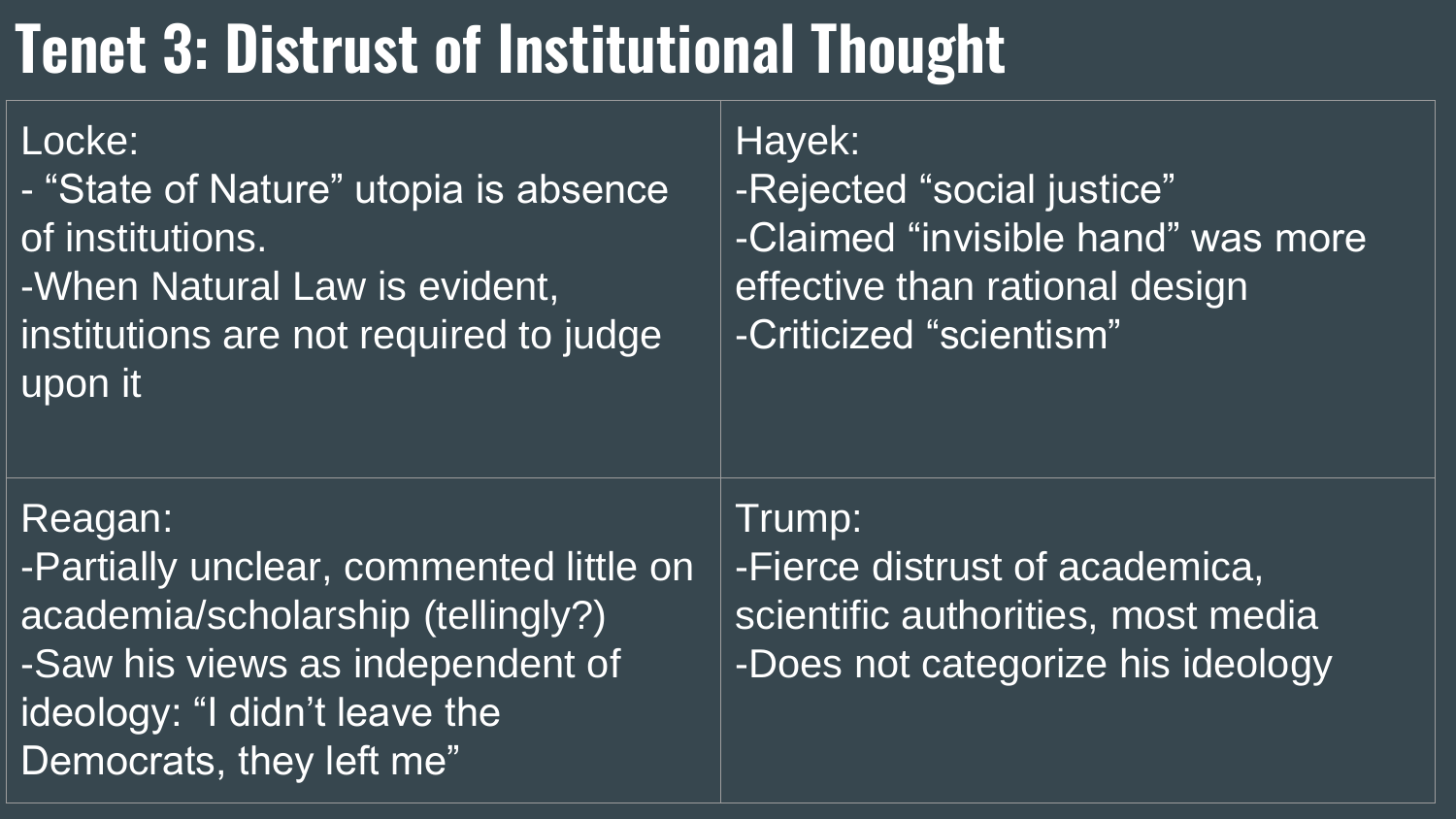#### Tenet 4: Economism

| Locke:<br><b>Unclear &amp; debated</b><br>-Labour theory of property<br>-Lockean Proviso<br>-Connection to Adam Smith<br>(Also unclear & debated) | Hayek:<br>-Heavily emphasized: Economic<br>freedom > Political freedom                                                |
|---------------------------------------------------------------------------------------------------------------------------------------------------|-----------------------------------------------------------------------------------------------------------------------|
| Reagan:<br>-Reaganomics: top policy priority<br>-Free market is the best arbiter                                                                  | Trump:<br>-Entrepreneur history as leadership<br>style<br>-Retains Reagan-like policies, but<br>less central to ethos |